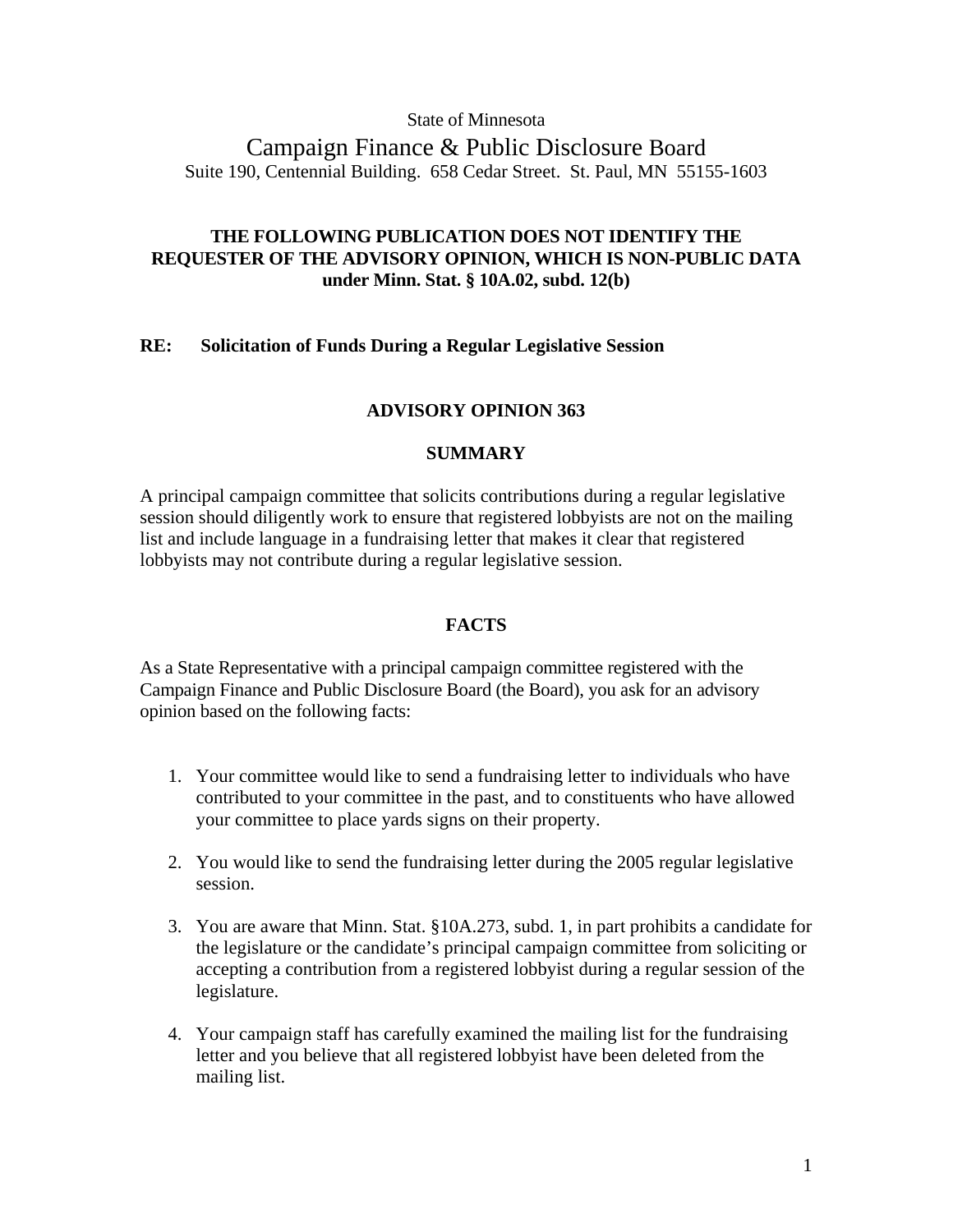5. You state that you will include the following provision in your fundraising letter: "If you are a registered lobbyist and you have inadvertently received this letter, by law I cannot accept contributions from lobbyists during the session."

#### **ISSUE ONE**

Will the fundraising letter as described in the facts of this advisory opinion violate the prohibition on soliciting contributions from lobbyists if it is inadvertently sent to a registered lobbyist?

#### **OPINION**

No. As provided in the facts of this advisory request your committee has taken reasonable and prudent steps to prevent the mailing of the fundraiser letter to a registered lobbyist. Further, by including language that informs registered lobbyists that they may not contribute to your campaign during the legislative session, the letter makes it clear that registered lobbyists are not being asked to contribute.

Your committee is encouraged to compare contributions received during the legislative session with the list of registered lobbyists, as updated daily, on the Board's website. Regardless of the intent of the fundraising letter, a contribution from a registered lobbyist that is not returned to the donor within 60 days of receipt of the contribution is in violation of Minn. Stat. §10A.273, subds. 1 and 2.

Issued January 25, 2005

em (telmore

Terri Ashmore, Chair Campaign Finance and Public Disclosure Board